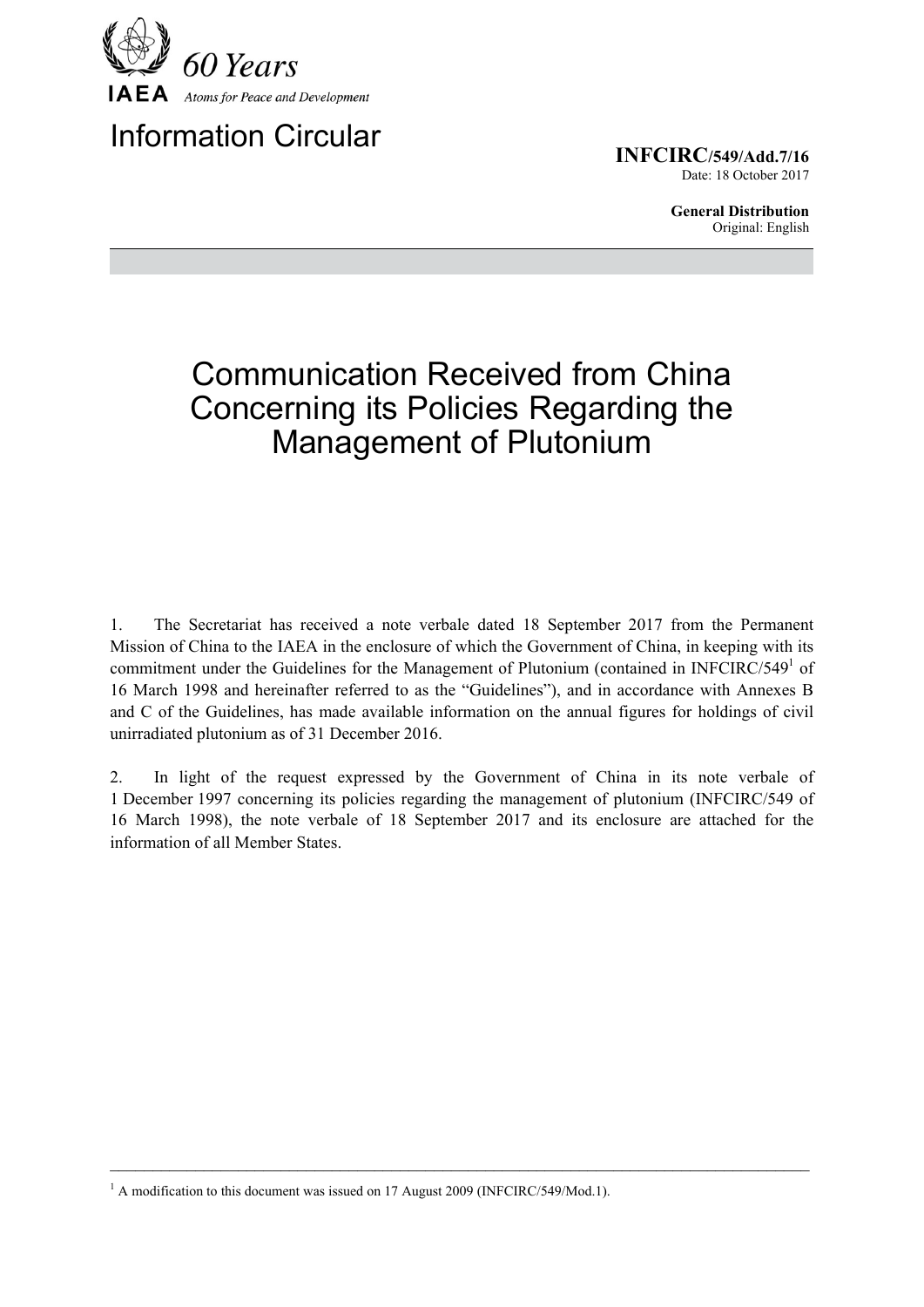# 中华人民共和国常驻国际原子能机构代表团

**THE PERMANENT MISSION OF THE PEOPLE'S REPUBLIC OF CHINA TO THE INTERNATIONAL ATOMIC ENERGY AGENCY** 

STEINFELDGASSE 3,A-1190 VIENNA,AUSTRIA TELEPHONE: (+43 1)3704305(+431)3704839,FACSIMILE: (+431)3706626

CPM-P-2017-085 September 18, 2017

#### **Note Verbal**

The Permanent Mission of the People's Republic of China to the International Atomic Energy Agency presents its compliments to the Director General of the IAEA and has the honor to refer to its Verbal Note of 1 December 1997 enclosing Guidelines specifying the policies which the Government of the People's Republic of China has decided to apply to the management of Plutonium.

In accordance with China's commitment under the Guidelines, the Government of the People's Republic of China encloses with this Note, the annual figures for holdings of civil unirradiated Plutonium as of31 December 2016.

The Permanent Mission of the People's Republic of China to the IAEA avails itself of this opportunity to renew to the Director General of the IAEA the assurances of its highest consideration.



Mr. Yukiya AMANO Director General International Atomic Energy Agency